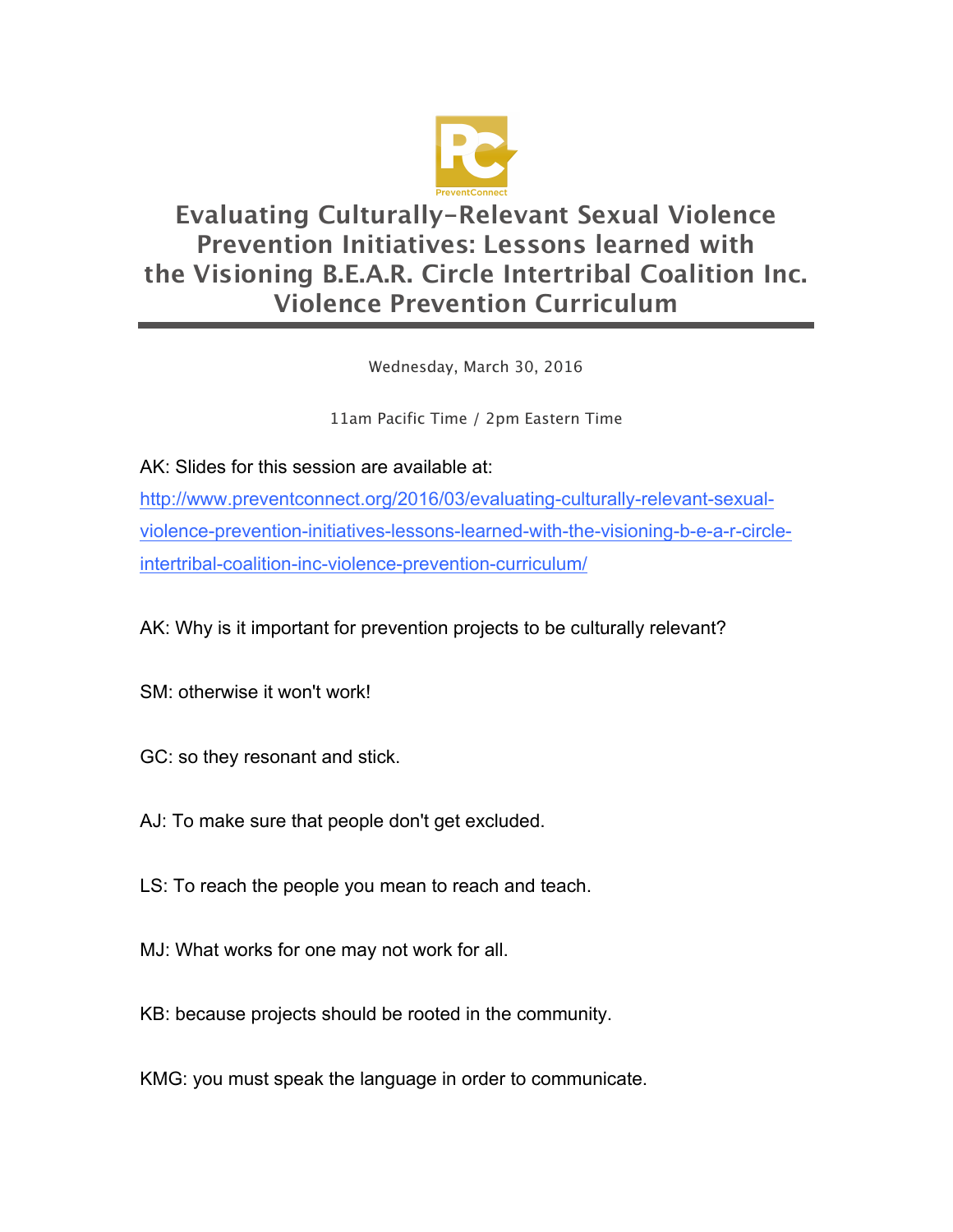MF: Because sexual violence happens to everyone.

LZ: We're changing culture so we need to be in touch with the communities we're working with.

PL: Identity.

SC: You want to meet people where they are.

GS: Communication in same language.

MJ-T: Because sexual violence prevention is for everyone...

KB: address the WHOLE person, not just an experience of trauma.

RS: When we are talking about prevention it needs to be all-inclusive.

C.J. Baca: we need to be well informed in order to know how to prevent.

KF: so you can acknowledge the role of sexism, racism and other oppressions in the history and perpetration of violence and silencing of victims and communities.

CP: Many cultures and communities that have been oppressed for centuries are being overlooked and this must change.

OdH: If people feel they are not in the intended audience then they may not fully engage in the education.

PB: So that as advocates we can properly address clients from different cultures.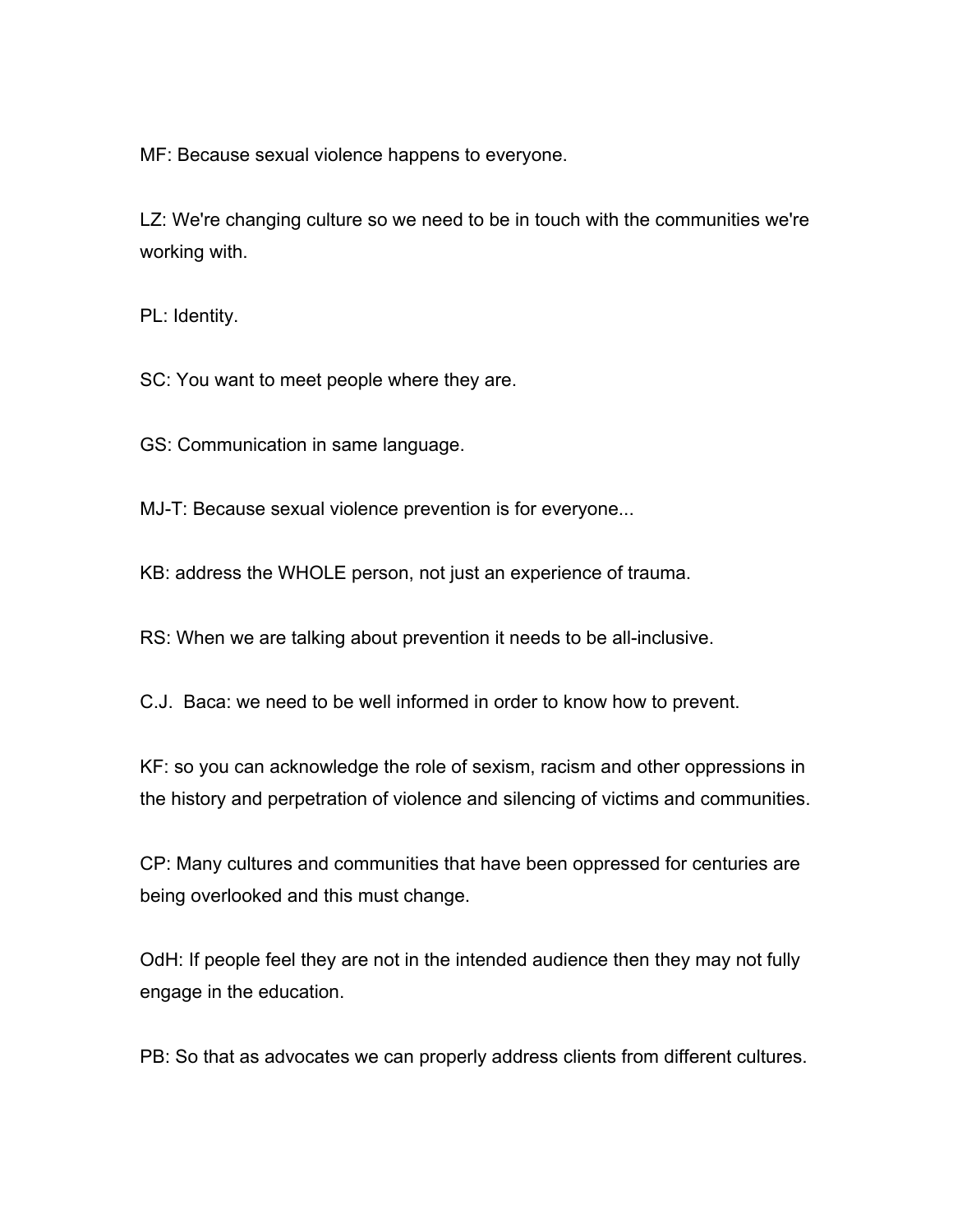MJ-T: Because it looks and sounds different for a Latina like myself.

JP: effective strategies are ones that are grounded in the culture of the community you're working with.

AB: culturally relevant prevention can identify/address community-specific issues. AK: NSVRC's Preventing Sexual Violence in Latin@ Communities: http://www.nsvrc.org/sites/default/files/publications\_nsvrc\_assessments\_latinaneeds-assessment\_0.pdf

DL: Sorry the chat disappeared.

BB: so Mother Earth is being sexually assaulted with fracking.

AK: How can we include an expanded definition of violence in capturing data on prevention?

DC: I think we also see it in public schools...public schools are often a site of violence especially for black, brown and queer students.

SOL: Yes environmental violence causing climate change.

KB: connecting systemic/institutionalized violence to interpersonal violence; intersections of identity and cultural meanings around identity and how these connect to violence on localized and widespread levels.

CP: Yes, the schools could be helpful especially in educating children about historical trauma.

SOL: Looking at the intersections of oppression is really great. way to address violence prevention.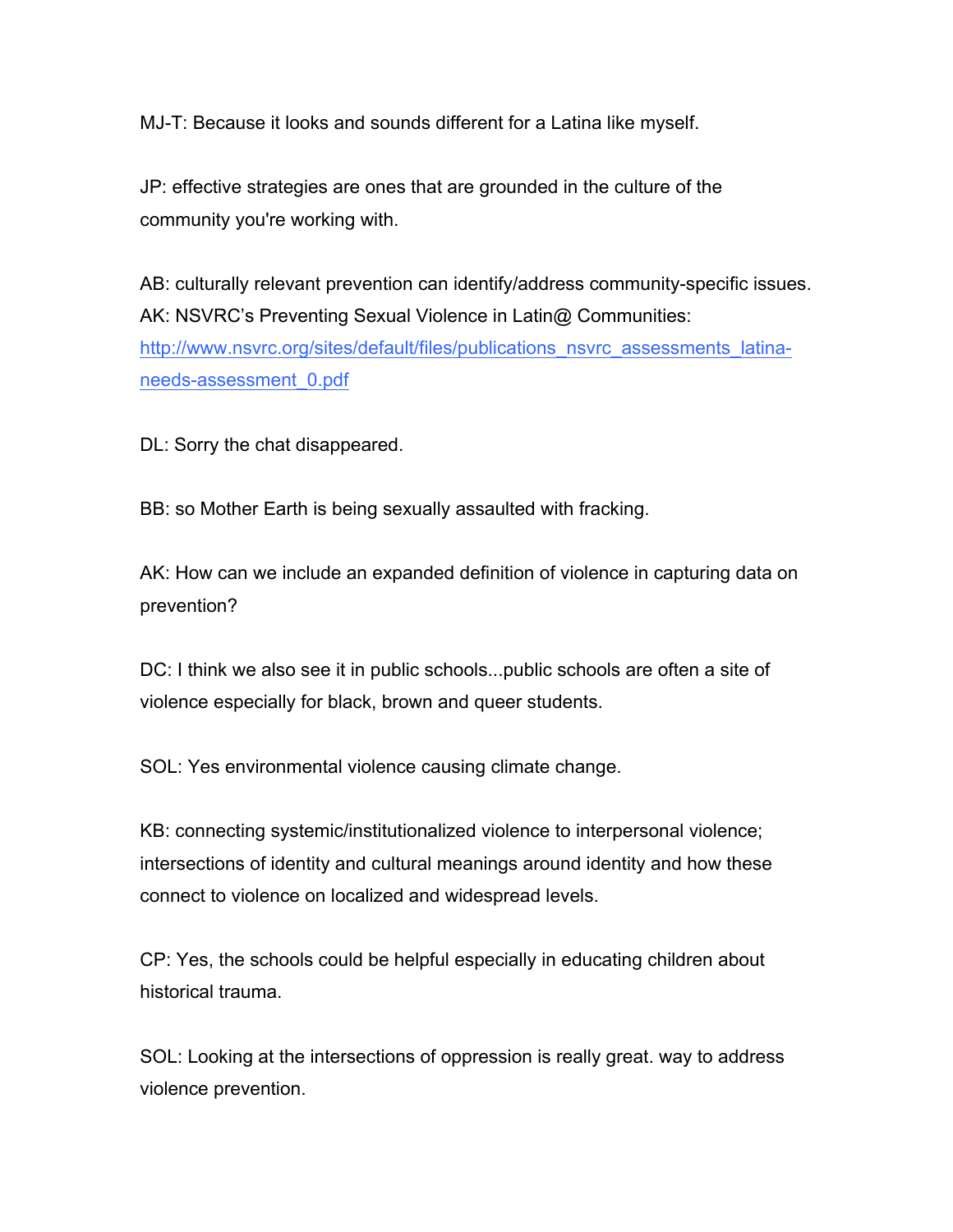SOL: VBCIC is teaching the curriculum to community leaders working to undo racism.

SOL: Teaching children about conflict resolution is so important in this work.

BB: emotional readiness & amp; intelligence!

SOL: yes.

SOL: Children's stories can be a good vehicle for doing this.

CP: Do you know of any children's stories that can teach children about the intersections of oppression?

SOL: Holly and Patrick have been great to work with.

SOL: we want our community to embrace the wisdom of the elders in building our lives - with ceremony and healing an important part of that.

SOL: you can even ask people in the community to write those stories. I do know of some but cant think of any to cite right now. I think it is great to have artists among us write those stories!

CP: I love that idea!

SOL: Art and culture foster equality in relationships.

TM: Can art/storytelling or a traditional practice be a form of evaluation for longterm evaluation? Identifying whether groups keep these practices and teaching in place as a form of healing long term.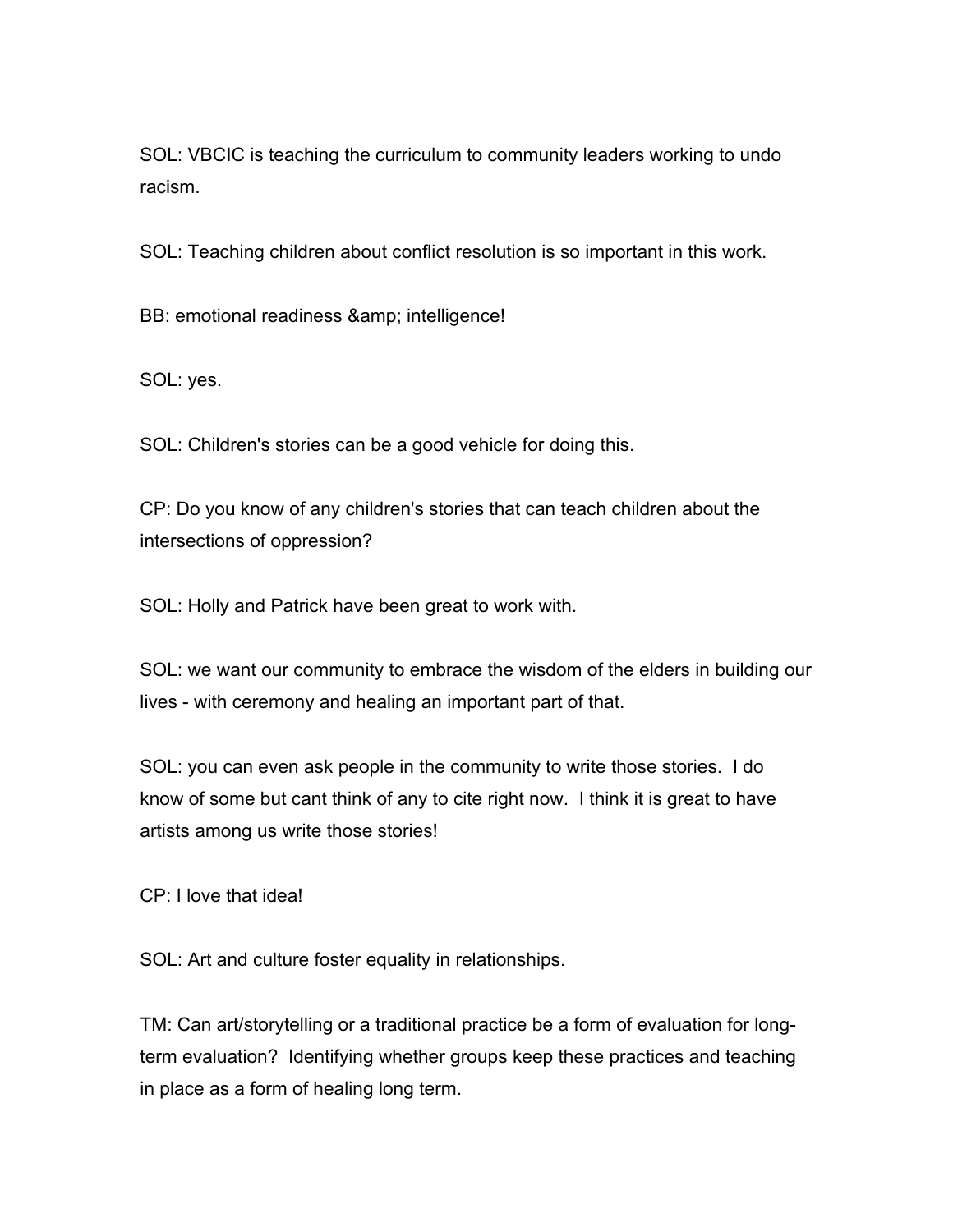DL: Great question @Tang - we will get to that later.

SOL: Interesting idea. I would think there is a way to include art and traditional practice in evaluation - maybe by the very increase in the use of these practices. AK: CDC Evaluation RFA http://www.grants.gov/web/grants/searchgrants.html?keywords=+RFA-CE-16-005

SOL: I think traditional ceremony is critical for healing from trauma. I think it has a role in prevention, too.

NG: can we get a copy of chat emailed to us?

AB: Our program, A'Gin has comprehensive models that link to the Tewa culture: Butterfly Model, Corn Model, and Trauma Rocks. For these activities we worked quite a bit to fix the wording for our journal prompt questions about what they learned from these models.

AK: @Novella yes, you will receive an email next week when the recording and chat are available on the website.

NG: Thanks so much :) This is great information!

BB: one way maybe supporting scientific research to validate. I sometimes say..."this is an old Indian tick that a white man taught me" I do a Water presentation with cultural content and Dr. Emoto research.

BB: Trick.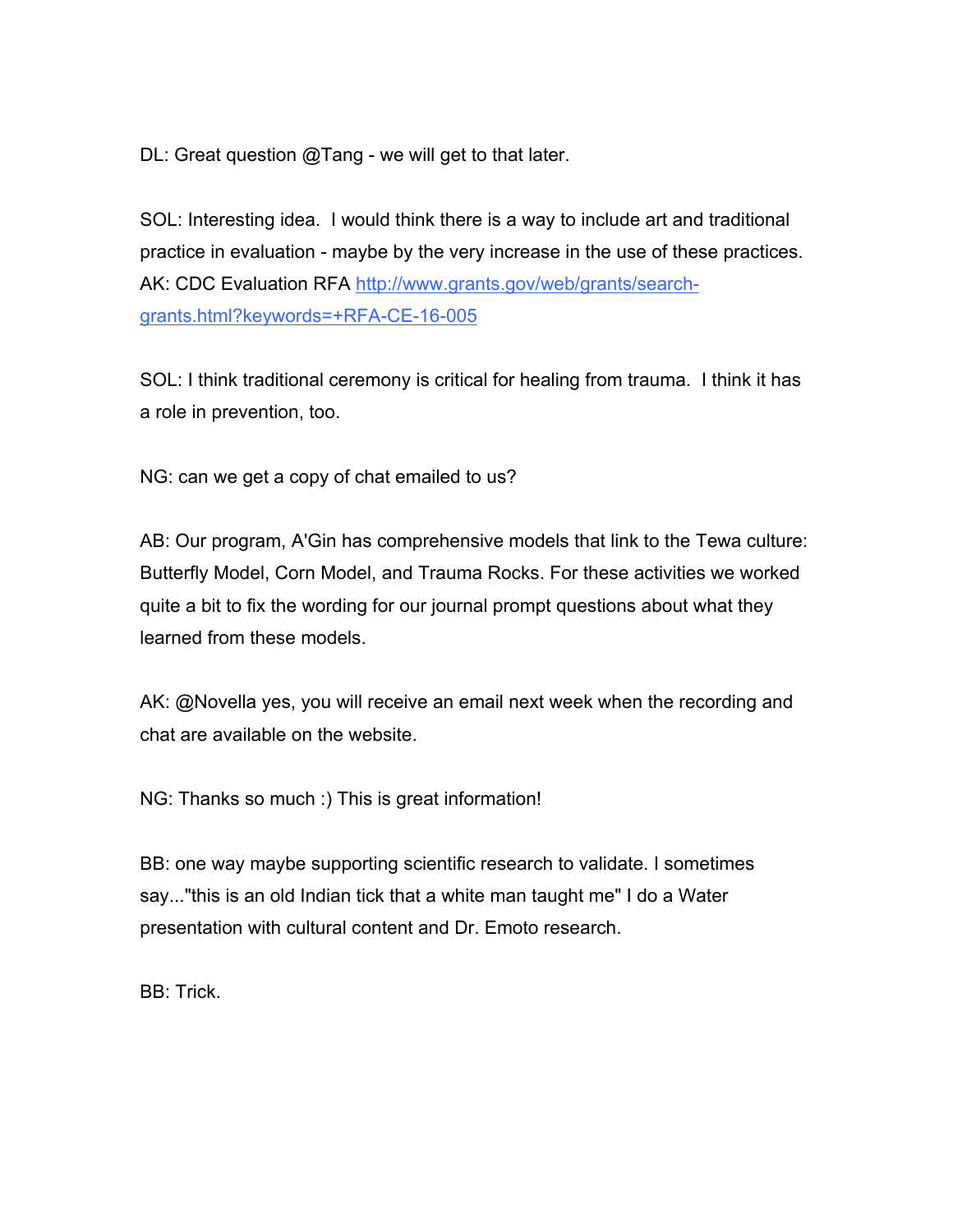SOL: Love the examples just given from Tewa culture! I have benefited from a traditional Apache ceremony for letting go of past trauma using seeds and stones.

SOL: I find that healing ceremonies involve the whole community -- instilling the knowing that healing and prevention takes a village and is not just the problem of one or two people. Violence impacts the whole community. TM: Strong Oak, at the end of this could we talk a little more about how you included community accountability in the implementation of your prevention work? It sounds like that's what we are talking about quite a bit here.

AB: This is great, at Tewa Women United we've adopted planning with the Moon Cycle and using that time frame has been helpful for me.

SOL: I think the real change is if violence is reduced in the community - like the Hollow Water Tribe was able to achieve.

SOL: Like the Moon Cycle idea.

AB: Planning with the Moon's Cycles: http://www.stariel.com/articles-2/planningwith-the-moon%E2%80%99s-cycles/

AK: What would you do differently if you were not driven by time pressure imposed from outside?

SOL: Note here: There has been a lot of success in tribal groups who use their own Circle process and cultural knowing in eliminating the incidence of violence.

PL: try more "crazy" ideas.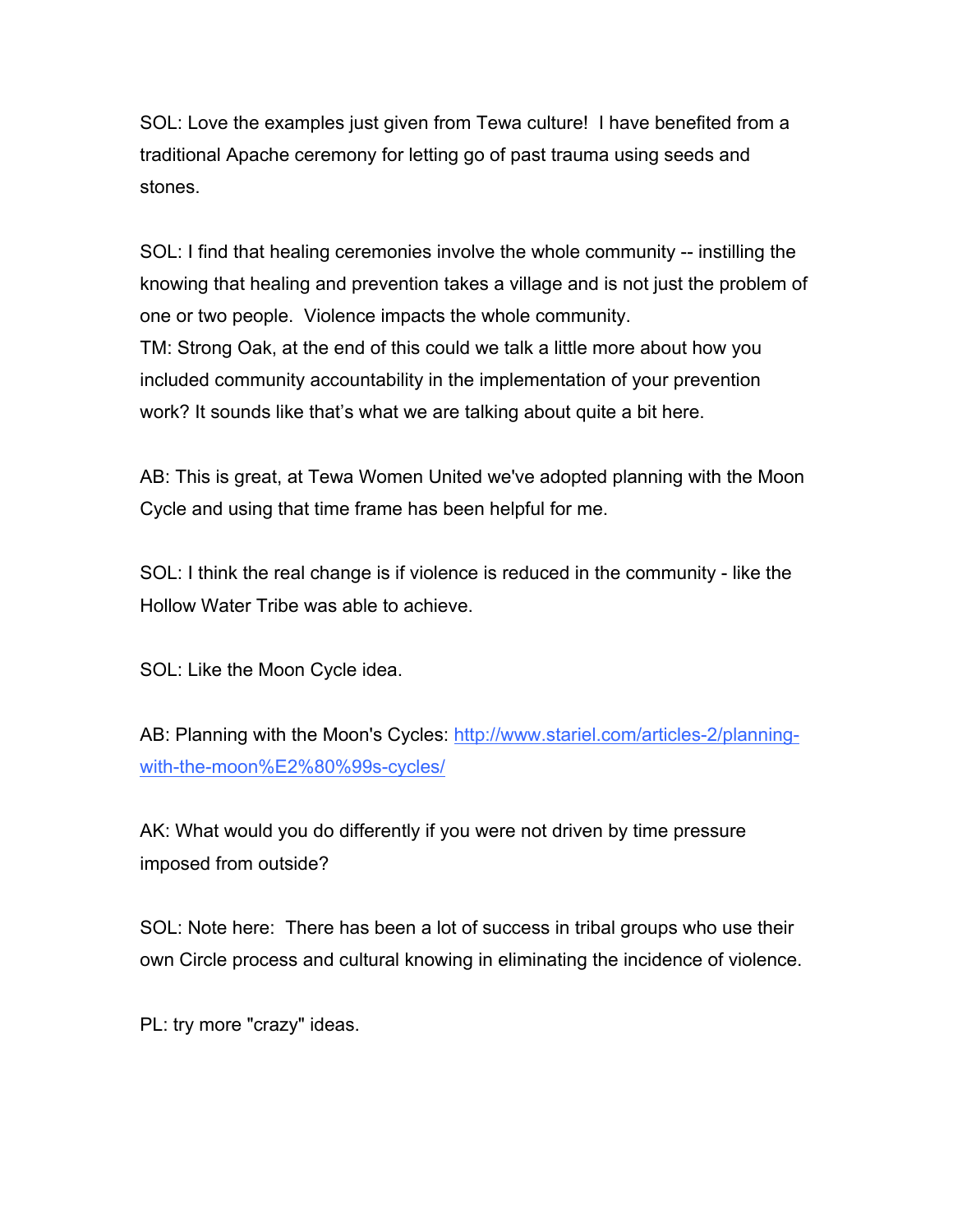KB: having time for attendees to introduce themselves and create a safer space by building connection.

LZ: More qualitative methodology exploration and PLENTY of time for reflection and review.

PL: Time is the most precious gift we can give, truthfully it is all we really have, As Sioux we see it as disrespectful to take someone's time and waste it waiting for things to happen.

AH: More time for self-care and promoting general wellness.

CC: I find that I am more productive.

PL: Most things community wise was done in a timely manner.

SOL: I believe the dominant culture, from which the violence comes, cannot be the determiner of how to prevent violence.

BB: allow for my programs to free flow and engage longer in experiential methods and models.

PL: Dominant culture or not they are still relatives and have healing and medicine to offer.

KV: Hi just tuning in, what are we discussing at this point in time?

LZ: I think also space for authentic conversations and communication. I read a Colorlines article about formal education and teachers providing more affirming spaces for youth of color experiencing PTSD, intergenerational trauma, and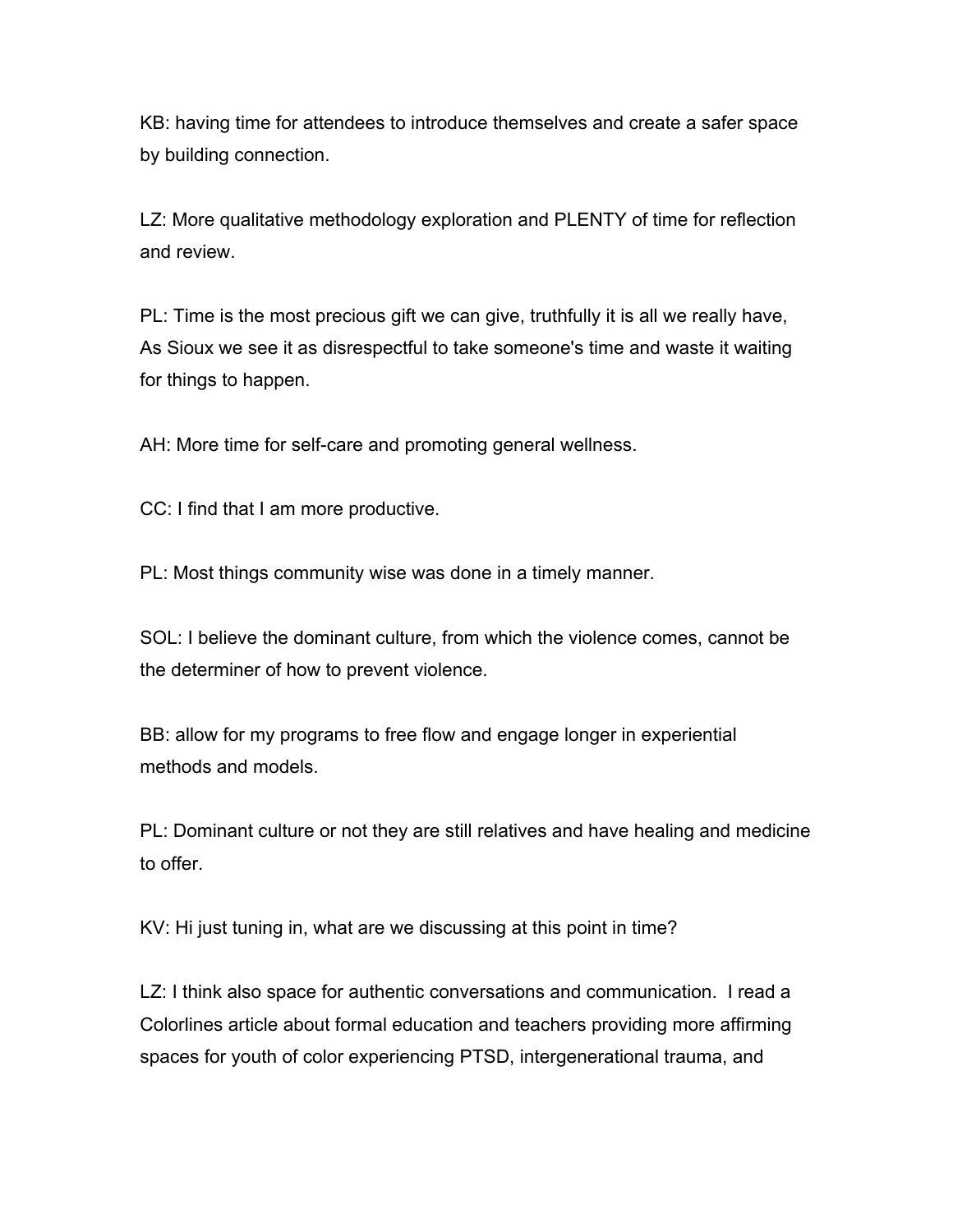facing structural inequities: http://www.colorlines.com/articles/how-can-whiteteachers-do-better-urban-kids-color

TM: I would love to hear more Strong Oak, the communities I work with have very similar feelings of systemic violence and the continuation of violence perpetration and challenging how to view things differently. I also think the dominant culture should see it as an opportunity to learn more from our indigenous communities. The herbal healing practices we have to offer, our meditation practices, healing practices, and our practices of viewing the earth and tightly knitted families.

TM: which can be viewed as protective and holistic contributions to improve our communities.

VP: How open is the CDC to a conversation about alternative evaluation? SOL: Love to hear from ideas people have in this chat!

SOL: I am actually happy with the evaluation we are involved in so far because my community likes it!

SOL: Most of all they like teaching it!

SOL: community volunteers have done the lion's share of the work. We teach in groups of four, with teachers in each of the four directions.

SOL: We also plan on the curriculum being revised over time to incorporate the wisdom of circle participants.

SOL: What Patrick just said is important. The rounds that don't involve the pre and posttest questions seem to contain the most pertinent sharing.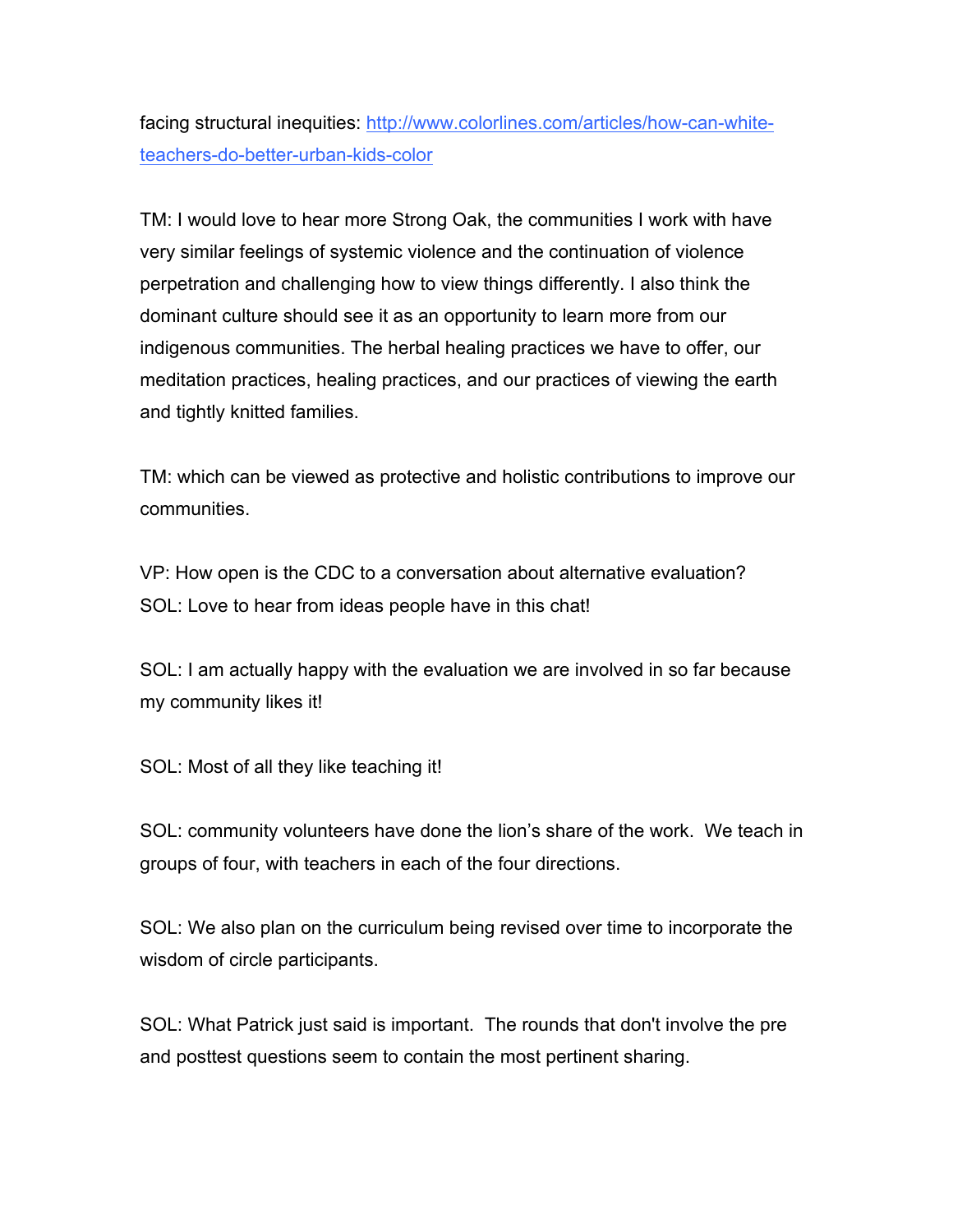SOL: We have three groups starting in April involving the full curriculum. TM: How large are your groups? Do you find intimacy and effectiveness is compromised in larger cohorts?

SOL: Our groups are best with smaller groups of 9 or so.

AJ: Strong Oak, I sent you a question in a private message. CB: I am representing a portion of South Dakota. We have 9 different tribal entities in SD. Have you been working with multiple tribal entities in your area? What common difficulties/barriers have you faced when working with different tribal entities?

AH: What are your thoughts on how to do effective, culturally relevant programming with really large-scale programs (i.e. required programs for 6,000 first-year students at a University)? I know, big question.

CB: And what are some helpful tips when you faced those barriers.

AK: What next steps are you going to take to evaluate culturally relevant prevention programs?

LZ: I agree! I think concepts of time and the power we assign it is something I'll definitely be thinking about.

AK: http://visioningbear.org/

NM: thank you so much

NG: Thank You Great Training

SOL: visioningb.e.a.r@gmail.com